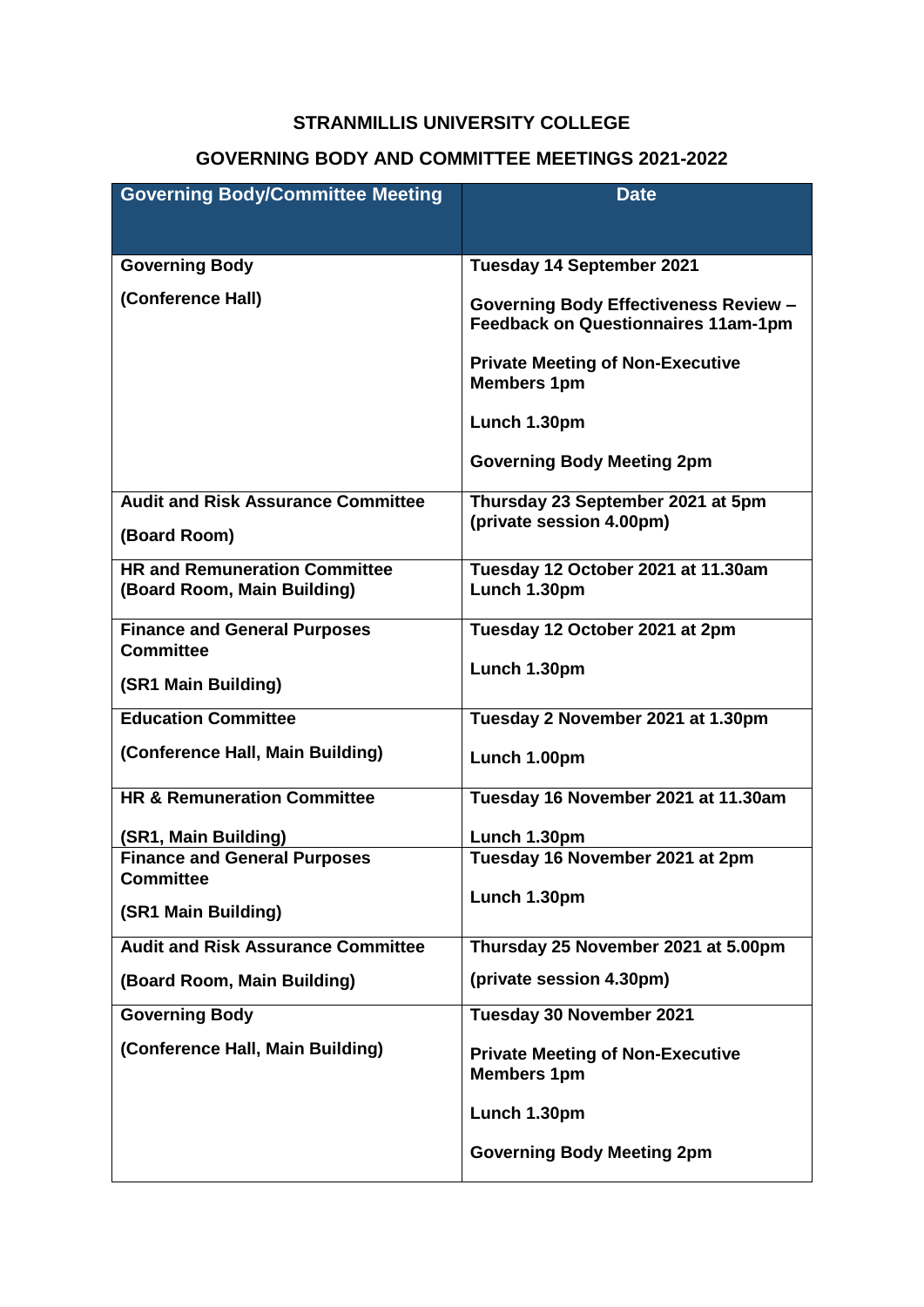| <b>Governing Body</b>                                   | Tuesday 15 February 2022                                                  |
|---------------------------------------------------------|---------------------------------------------------------------------------|
| (Conference Hall, Main Building)                        | <b>Private Meeting of Non-Executive</b><br><b>Members 1pm</b>             |
|                                                         | Lunch 1.30pm                                                              |
|                                                         | <b>Governing Body Meeting 2pm</b>                                         |
| <b>Education Committee</b>                              | Tuesday 1 March 2022 at 1.30pm                                            |
| <b>SR1, Main Building)</b>                              | Lunch 1.00pm                                                              |
| <b>Audit and Risk Assurance Committee</b>               | Thursday 3 March 2022 at 5pm                                              |
| (Board Room, Main Building)                             | (private session 4.30pm)                                                  |
| <b>HR and Remuneration Committee</b>                    | Tuesday 22 March 2022 at 11.30am                                          |
| (Board Room, Main Building)                             | Lunch 1.30pm                                                              |
| <b>Finance and General Purposes</b>                     | Tuesday 22 March 2022 at 2pm                                              |
| <b>Committee</b>                                        | Lunch 1.30pm                                                              |
| (SR1, Main Building)                                    |                                                                           |
| <b>Governing Body</b>                                   | Tuesday 26 April 2022                                                     |
| (Conference Hall, Main Building)                        | <b>Private Meeting of Non-Executive</b><br><b>Members 1pm</b>             |
|                                                         | Lunch 1.30pm                                                              |
|                                                         | <b>Governing Body Meeting 2pm</b>                                         |
| <b>Finance and General Purposes</b><br><b>Committee</b> | Tuesday 31 May 2022 at 2pm                                                |
| (SR1, Main Building)                                    | Lunch 1.30pm                                                              |
| <b>Education Committee</b>                              | Tuesday 7 June 2022 at 1.30pm                                             |
| (SR1 Main Building)                                     | Lunch 1.00pm                                                              |
| <b>Audit and Risk Assurance Committee</b>               | Thursday 9 June 2022 at 5pm                                               |
| (Board Room, Main Building)                             | (private session 4.00pm, including<br><b>Annual Effectiveness Review)</b> |
| <b>HR and Remuneration Committee</b>                    | Tuesday 14 June 2022 at 2.00pm                                            |
| (Board Room, Main Building)                             |                                                                           |